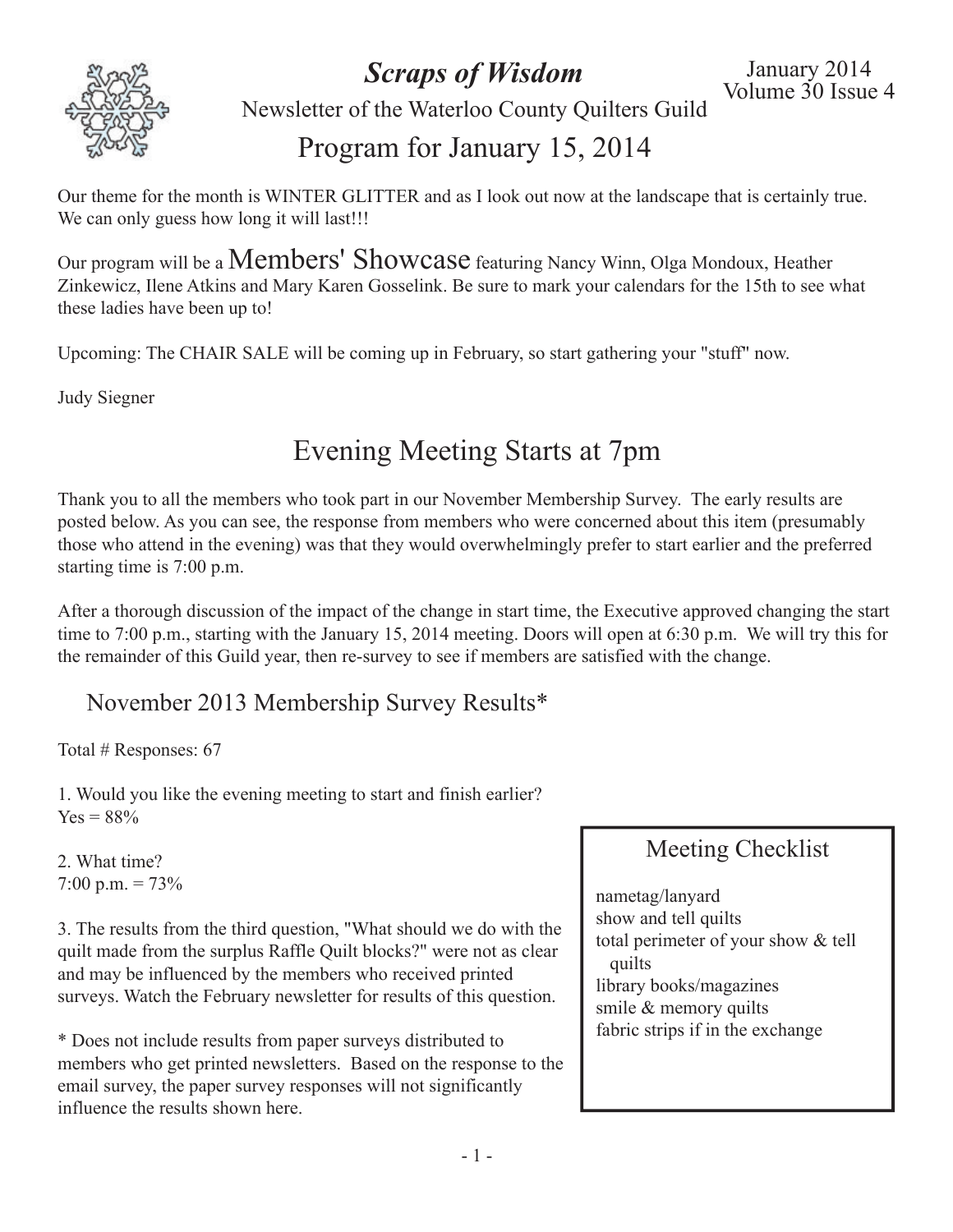# President's Message

Hello Quilting Friends-

Happy New Year! As we start out a bright new calendar year, we are almost half way through our Guild year which provides an ideal time for reflection – on what has gone well so far this year and what remains to be done.

We had another amazing Quilt Show, thanks to the organization of Colleen Robertson and Marg Cassel and the many, many dedicated volunteers and we have had some wonderful Programs (speakers and workshops), thanks to the hard work of Judy Siegner and Olga Mondoux. There is much more to look forward to as our Programs for the balance of this Guild year are all in place. As well, Elizabeth King and Elizabeth McDowell-Heagy have already put together a full slate of Programs for the 2014/15 Guild year.

At the Executive level, things have been somewhat more challenging with the position of Vice President still vacant. This has, at times, made it difficult to establish a quorum of elected officers necessary to conduct Guild business. At our last meeting, Judy Pearce announced her decision to step down as co-President in favour of fulfilling the balance of the year in her Past President role. Over the past several years, Judy has made a significant contribution to the Guild's success and I am very appreciative that she will continue to chair the evening meetings for the balance of the year. This change will make it somewhat easier to form a quorum, but is not a solution to the vacant Vice President position.

American Express likes to say: "Membership has its privileges." That is certainly true when it comes to your Guild. We enjoy a fantastic library, excellent programs, group quilting events like the Mannheim Sewing Circle, retreats (mini and full), bee days and the inspiration and friendship of fellow quilters. But, when you belong to a volunteer organization like the Guild, membership also has its responsibilities. This means that if we want to continue to enjoy all these wonderful privileges, each member has to be an active volunteer. It is not the job of your Executive to guess who might be qualified or willing to take on the many jobs that need doing. It is the responsibility of each individual member to evaluate what contribution they are able to make, based on their own skills, the demands of their life and the needs of the Guild.

Who is the most important person in the Guild? Some people might say it is the President, others the Librarian, still others might guess the Program Chair. As a long time baker, that question, to me, is like asking "What is the most important ingredient in a cake?". Some might guess the larger volume ingredients like flour or sugar or eggs, but would you even begin to make your cake without that teaspoon of baking powder? The point is that every ingredient, no matter how small, has to be included for the cake to come out just right. Your Guild is no different. Every job, big and small, is equally important for our success. How will you fulfill your membership responsibilities this year? See our "Help Wanted" list for some ideas to get you going.

To all the member volunteers who form the flour, sugar, eggs and butter of our Guild, a heartfelt thank you for your contributions. Perhaps you know of a fellow member who could just be that pinch of salt, teaspoon of vanilla or piece of chocolate that would round out our Guild's delicious flavour!

Until we meet again - Audrey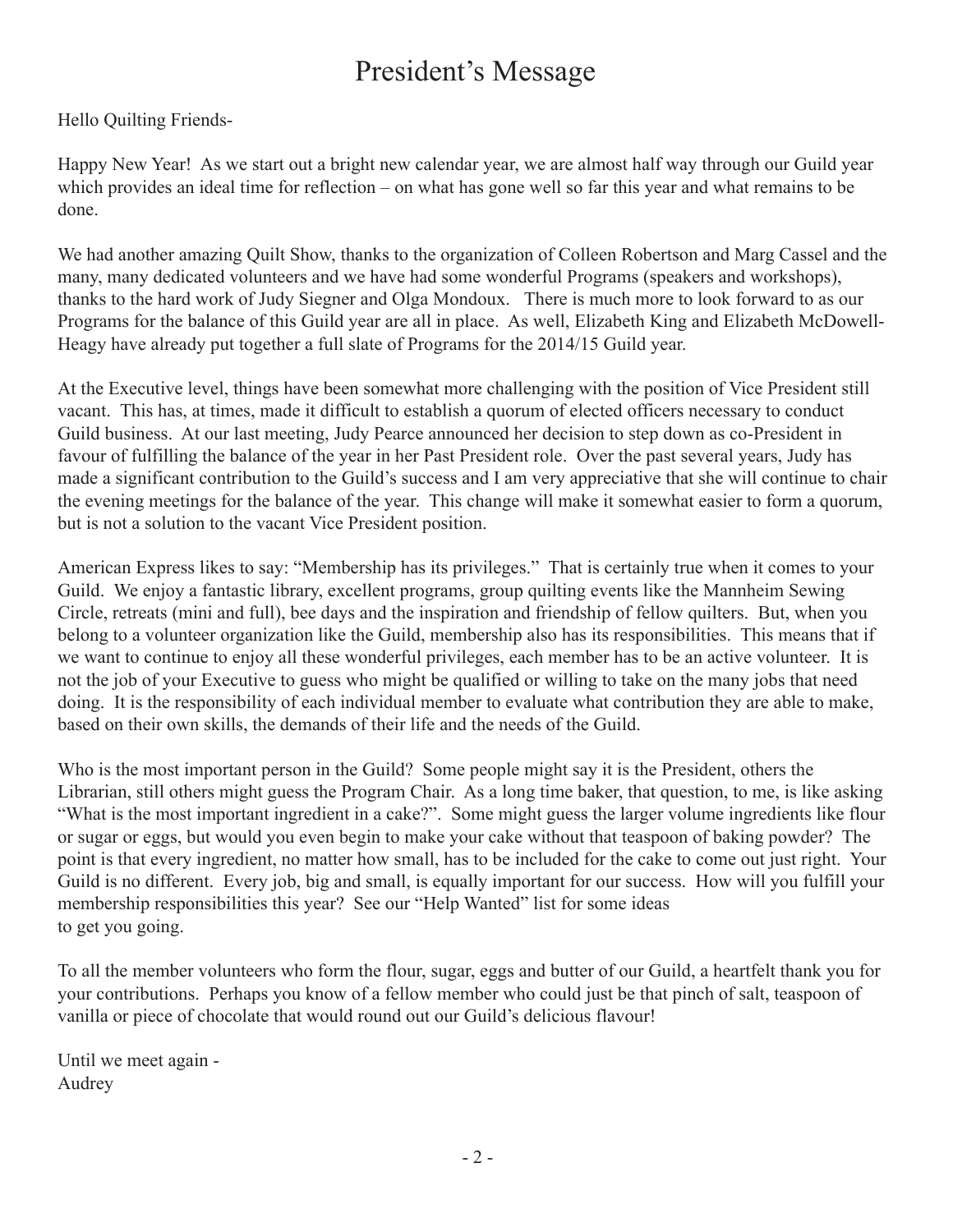# January Workshop - Convergence Quilt by Rosemary Terpstra

Saturday, January 25, 2014, at the Mannheim Community Centre, 9am to 4pm Cost: \$45

This is a technique class taught by our speaker from last May. See the sample at the program table. Requirements: .75m of 4 fabrics (2 lights/meds and 2 darks), .5m for contrasting border and binding, .25m for a narrow border

Please call Judy Siegner now to register and pay at the January meeting.

NOTE: According to our Members' Handbook, registrations for workshops are NONREFUNDABLE, so please, check your calendars carefully before signing up.

Judy Siegner

#### January Strip Exchange

Don't forget your fabric strips and ziploc baggies for the January meeting. The colour for January is medium blue. It can be printed, tone on tone, plain, batik, with medium blue the predominate colour. A good quality fabric 2 1/2" by the width of fabric, so 2 1/2 by approximately 43". Some in November were only 30" long. Some members were concerned if the fabric strips were washed. If you are concerned about the strips you received, I would recommend you hand wash your own strips.

Please come to the table at the back and distribute your strips. I will set it up same as November. It will be easy to understand. Then at the end of the meeting come back to pick up your baggies.

Paula McDermott

# Mannheim Quilting Circle

Wednesday January 8, 9am - 4pm next: Wednesday February 12, 9am - 4pm (our famous stone soup)

Beat the January blahs - join us for a day of sewing, basting, quilting and laughing. Bring your own project and lunch. Coffee and tea provided. Fast food is a short drive away. Directions to Mannheim are in your handbook or on the guild website under Community Outreach.

Save the date: February - stone soup May - games day June - potluck picnic

Hope to see you in January! Bernice Gammy and Fabia Joyce



"In November at Mannheim, Bernice and Fabia once again demonstrated that they are the hostesses with the mostest. They introduced a game of Musical Chairs. Those who participated brought a yard of Christmas fabric. We stood in a circle holding our fabric, and when the music started, the fabric moved to the right. When the music stopped we had to tear whatever fabric we were holding in half and drop that at our feet. We continued until we had very small pieces left. From this pile of various fabrics, a Christmas tree can be created by sewing 2 1/2" strips together from our new stash. Awesome fun."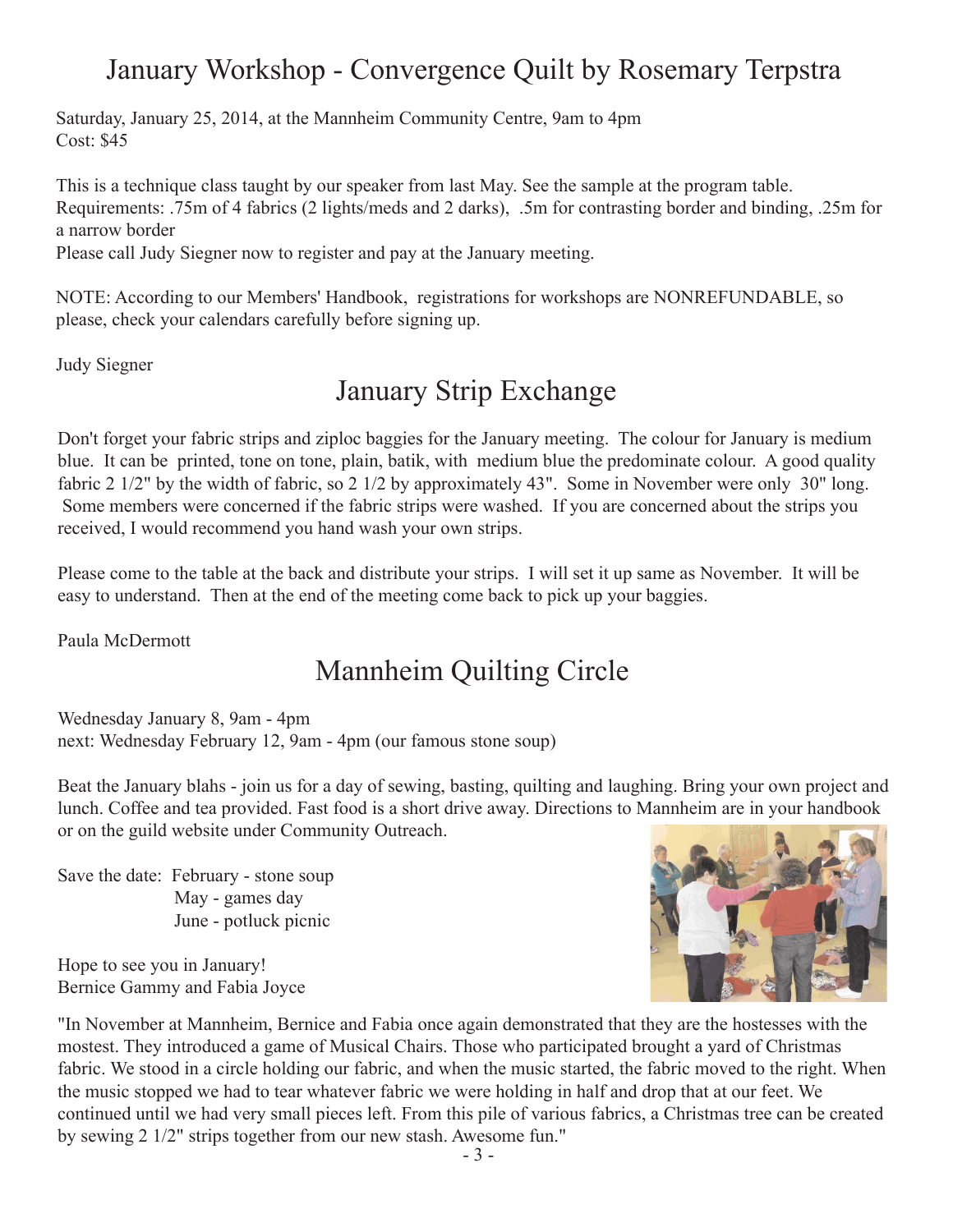#### OWLS

(Our Wonderful Leftover Stuff)



Nancy Troyak continues to lead the way in getting her projects completed.

Remember to stop by the program table so we can document your completed projects and enter your name in the prize draw.

BONUS: Show something with an OWL on it and have your name automatically entered in a draw.

Program Committee

#### Announcements

As you might have noticed, this year we are trying something new with our monthly announcements – a printed handout of announcements available at each meeting. This is part of our effort to balance your need as a member for information about what is going on at your Guild, with the desire of many members to reduce the amount of time spent on business at monthly meetings.

Presently, you have three main sources for information about Guild happenings:

1. Your monthly Newsletter – most events and activities are published here

2. The Committee Tables around the perimeter of the room at each meeting – try to take a few minutes to visit each one at the meeting

3. The printed announcements at each meeting – if there is something on the list you want to remember, feel free to take the printout with you

Each month, we set the agenda carefully so that there is enough time allocated to each aspect of the meeting. If you have information that is important to members and wish to make an announcement, please help us to plan ahead by advising the President (Audrey Vrooman - 519 880-1435; avrooman@rogers.com) at least a week before the meeting date so that you can be included on the agenda or in the printed announcements. The cut off dates for announcements for the balance of this Guild year are:

January 8th, February 12th, March 12th, April 9th, May 14th, June 11th

Of course, there will always be exceptions and last minute items that arise and we will continue to do our best to accommodate you when this happens.

 $-4-$ 

Audrey Vrooman

| Fabrics & Quilts                                          |                                                              |
|-----------------------------------------------------------|--------------------------------------------------------------|
|                                                           |                                                              |
|                                                           | $\mathit{Patchworks}$                                        |
| Ph. (519) 537-8753                                        | Woodstock, Ontario                                           |
| 515533 11th Line<br>R.R.#3 Woodstock, ON<br><b>N4S7V7</b> | www.countrypatchworks.ca<br>.Worth the Drive to the country! |

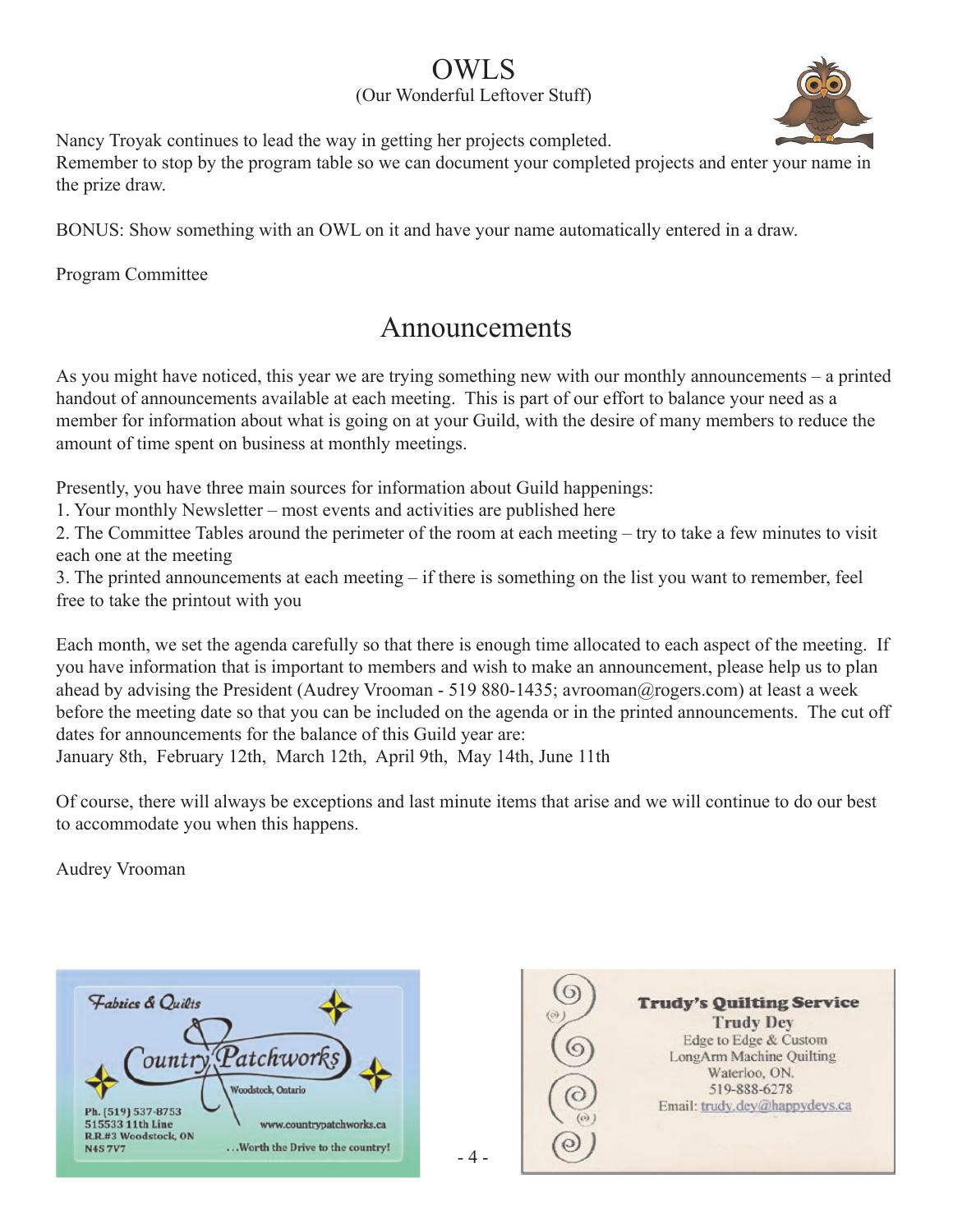# Presidents' Day

A date has been set!! Your president and past presidents are extending an invitation for you to join us.

When: Saturday, February 22nd Where: Stanley Park Community Church at the corner of Ottawa St. and Dreger Ave. Time: 9:00 a.m. - 5:00 p.m. What to bring: Large pieces of flannel and/or left over batting from your stash, neutral thread, and your sewing machine.

The room holds about 40 people working at sewing machines. We will have a signup sheet at both the January and February meetings. Lunch will be provided. If you are unable to come that day but have some flannel or batting to donate we'd be happy for them. We are challenging ourselves to complete all 50 of the touch quilt kits we have for the Alzheimer's Society! Come join the fun!

Judy Pearce, Sally Gray and Audrey Vrooman

# Guild Retreat

The annual guild retreat is planned for March 13 to 16, 2014 at Brentwood on the Beach.

The cost is \$370 for Thursday to Sunday or \$295 for Friday to Sunday. This includes breakfast/brunch on Friday, Saturday and Sunday and dinner on Friday and Saturday. Thursday evening will be a pot luck supper. A \$150 deposit by January 15, 2014 will be required to reserve your spot. The balance is due on March 1, 2014. This is a wonderful time to meet new friends and enjoy uninterrupted quilting time! Please consider joining in the fun!

If you are interested, please contact Megan Stauch (contact info is in the blue handbook).

# Help Wanted!

We are currently looking for volunteers to help with the following:

1. A position on the Executive, requiring a commitment of about 2 hours per month

- Vice President

2. Evening Meeting Volunteers, requiring a commitment of about 15 minutes, per meeting:

- Library Assistant (to open the Library for the evening meeting; about 30 minutes)

- Scrap Bank (to put away the Scrap Bank after the meeting) - Bulletin Board (to put away the Bulletin Board after the meeting)
- Speaker (to help the speaker load up)
- Vendor Assistant (to help the vendor load up)

- 5 - If you have some time and willingness to help out, even occasionally, please let any member of the Executive know. All volunteers are welcomed and appreciated.



Right: Laura Reed from the Kitchener Public Library thanking the WCQG for making quilt blocks for the children's area of the renovated KPL.

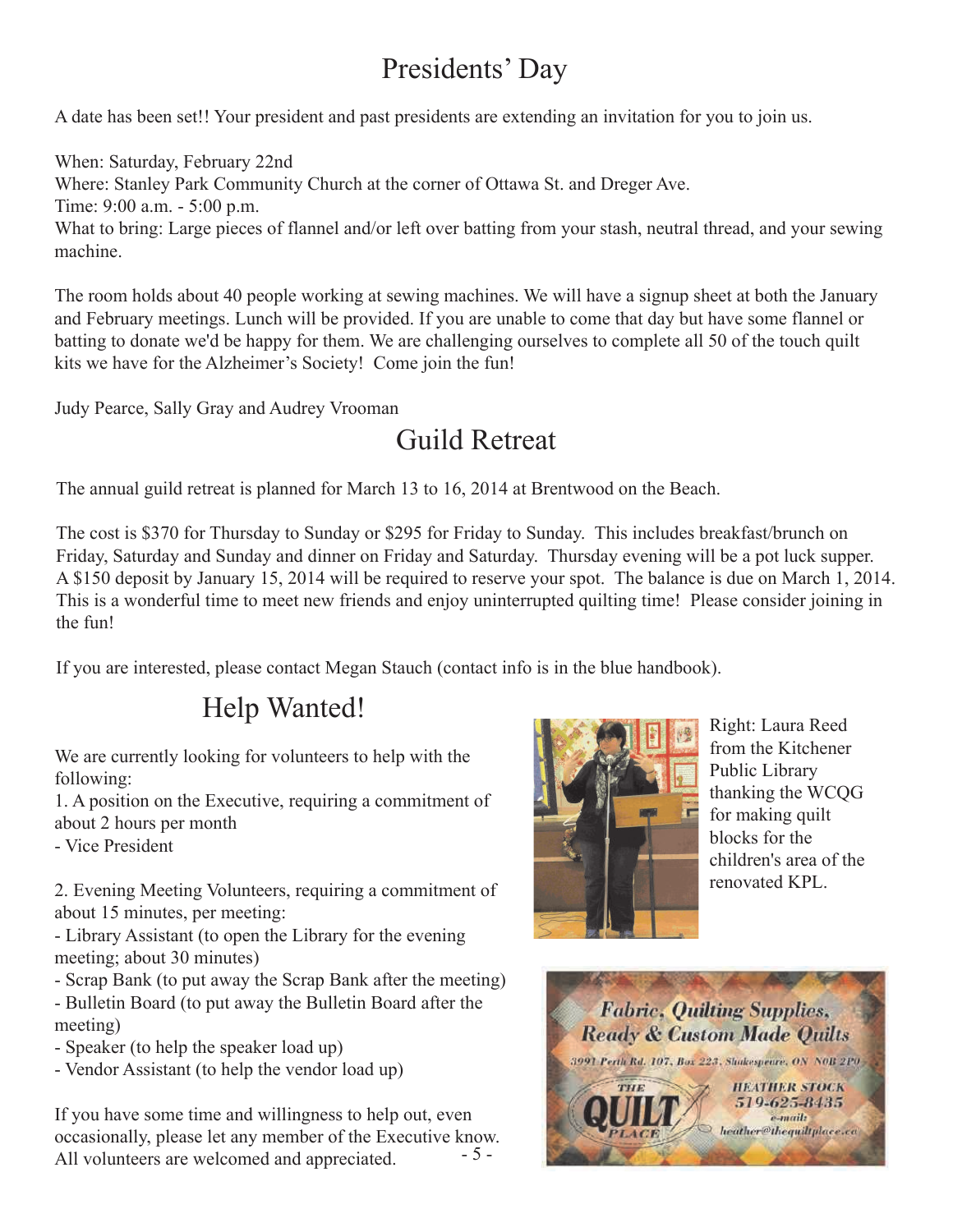## Sunflower Pattern Correction

There are corrections to Jen Houlden's SUNFLOWER PATTERN. Stop by the program table if you purchased one of those patterns or make the following correction on your pattern.

#### Page 4

At the end of making the tube after step 4 it should read:

Make a second tube as you did above by repeating the steps in the 7 fabric colour run, 5 fabric colour run and making the tube sections with the remaining A - G strips cut earlier. Cut each tube up as per instructions below to create two full Bargello stratas. Two are needed to cut the petals out of - there will be some left over which could be used to make a small sunflower.

#### Quilt Show - At a Glance

# Paid Attendance – 679 Total Revenue  $- $10,528$ . Total Expenses  $-$  \$ 6,228. Profit –  $$ 4,300.$ 

How profits will be spent: An additional \$2,000. has been allocated to the 2014/15 Program budget. Expect to see some exciting international speakers next year. An investment will also be made in maintaining and improving our Quilt show equipment (racks, sheeting etc.)



Left: Kathy Loveys from Parents for Communithy Living, is receiving a cheque from the WCQG at the November meeting. PCL was the organization that we chose to raise funds for from our raffle quilt.



## Raffle Quilt – At a Glance

 $\#$  Tickets Sold – 5,208 Total Revenue – \$5,246. Total Expenses  $-$  \$ 644. Net Income  $-$  \$4,602.

A cheque for \$4,500. was presented to Parents for Community Living at our November meeting. The balance will be used for fees for the 2015 Raffle Quilt.



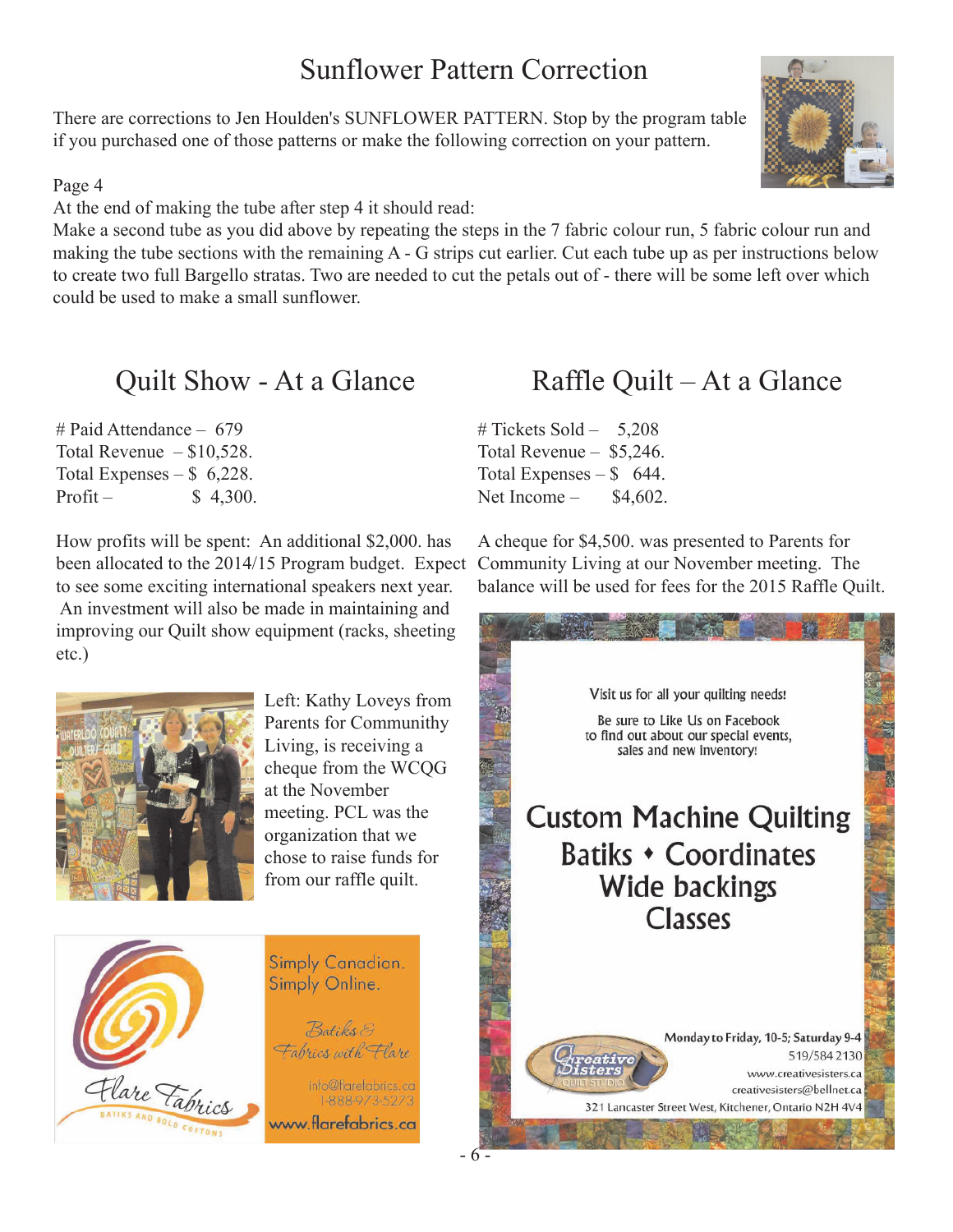# Block Exchange Group

Three people have spoken to me about forming a group, but a few more are needed to make this group work. Please contact me if you're interested.

Bonnie Murdoch

# WCQG Members' Top 10 Organizing Tips

At November's meeting, members were asked to give us their favorite tips for organizing their quilting space. Here's what they came up with:

10. Keep a supply of Ziploc bags on hand in various sizes to organize parts of projects e.g. cut strips or blocks, as you go along.

9. Use large metal rings to arrange stencils, templates and/or rulers, then hang the rings in a convenient place e.g. on the wall, on the side of a cupboard etc.

8. For the winter season, change the bulbs in your lighting to "grow" lights for clearer, natural and super bright light.

- 7. Install peg board on your wall to have small items e.g. rulers, tools, threads etc. organized and in plain sight.
- 6. Pin a small label with the size on each piece of leftover batting to make it faster to find the one you need.
- 5. Find scrapbooking boxes (for individual projects) or photo boxes (for storing FQs) on sale (sometimes available at Michaels or the Dollar Store).

4. Tidy up after each project and only work on a manageable number of projects at a time (suggestion from members: 3).

3. Use a small fishing box (found at Canadian Tire) for storing basic sewing supplies such as pins, needles, seam ripper, rotary cutter, wooden presser, extra scissors etc., so that it can just be and taken with you to classes, retreats, sewing bees etc.

2. Cut the binding for a quilt at the same time as you piece it and store it wrapped around a toilet tissue roll with the name of the quilt clearly marked on it. That way, you don't accidentally use the binding fabric for another project.

And, by far, the favourite tip from our members is:

1. Use clear plastic containers to organize your fabric stash, using your favourite method (by colour, theme or project) and making sure each container is clearly labelled.

Many thanks to all who participated!

#### From the editor

All members are welcome to submit articles for publication. The deadline for the next newsletter is Jan 16.

#### Trudy Dey





- 7 -